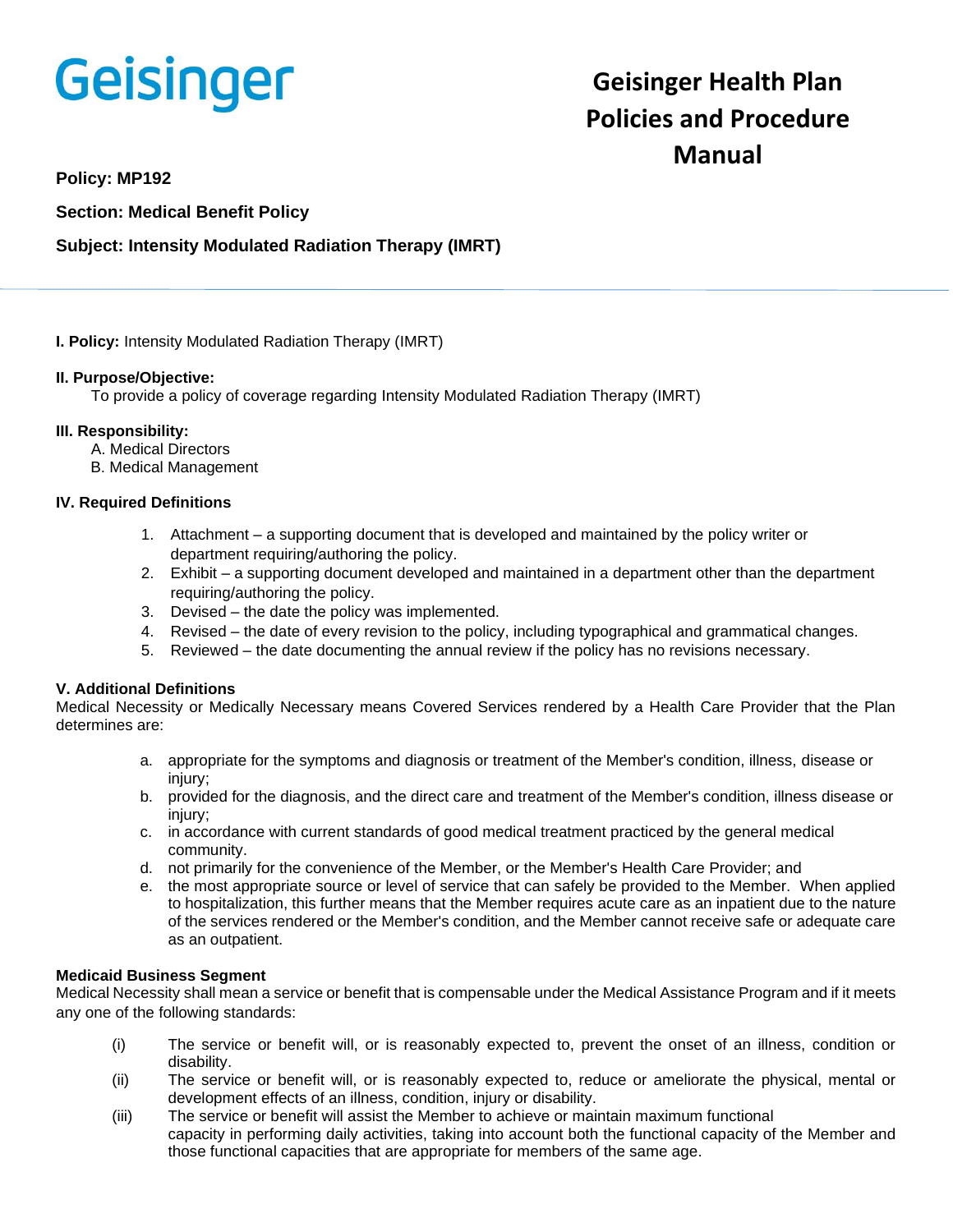## **DESCRIPTION:**

Intensity modulated radiation therapy (IMRT) is a method of planning and delivering radiation therapy in a focused threedimensional conformal dose. By utilizing non-uniform radiation beam intensities and a methodology known as inverse planning or forward planning to develop complex treatment geometries, the radiation is delivered in optimized dose distributions to the target while sparing adjacent tissue.

## **INDICATIONS:**

It is not possible to preclude the use of IMRT for tumors based solely on their primary site of origin. Therefore, there is no definitive list of approved indications for IMRT. The following list of indications are supported by current literature, however, this list may not be all inclusive:

IMRT may be considered medically necessary for the following indications when qualifying criteria are met:

- Prostate carcinoma when a radiation dose of 75 Gy or greater is planned ( $1\text{Gy} = 100$ ) rads); or
- Primary radiosensitive benign or malignant tumors of the central nervous system (e.g., brain, head, neck, spine or paraspinal regions)
- Primary benign or malignant lesions of the head and neck
- Mediastinal tumors, thymoma, tracheal cancer
- Abdominal, pelvic or retroperitoneal tumors when:
	- The planned target area has been previously radiated; or
	- A critical structure is located in the planned radiation field; or
	- The function or capacity of the targeted organ is significantly limited
- Squamous cell cancer of the anus or anal canal
- Esophageal or tracheal cancer
- Pancreatic cancer
- Cervical cancer
- Primary bone tumors
- Lung cancer when:
	- The planned target area has been previously radiated
	- A critical structure is located in the planned radiation field; or
	- Pulmonary function or capacity is significantly limited
- Breast cancer when:
	- There has been prior radiation treatment of the chest wall; or
	- The planned treatment field includes the heart; or
	- When treatment with 3-D conformal radiation results in focal regions with dose variation greater than 10% of target (i.e. "hot spots") and can be avoided with IMRT

# **CRITERIA FOR COVERAGE:**

IMRT is not a replacement for conventional or three-dimensional conformal radiation therapy. Requests for IMRT must be initiated and administered by a radiation oncologist and must be accompanied by the following information to assure appropriate daily monitoring and adjustments:

- Documentation of the special need for the use of IMRT rather than conventional 3 dimensional radiation delivery, including the planned treatment volume and identification of the critical structures at risk; **and**
	- $\circ$  Physician provided documentation of concave or convex gross tumor margin and a dose volume histogram that shows at least three critical dose limiting structures adjacent to, but outside of the planned treatment volume that would incur unacceptable morbidity with conventional external beam radiotherapy; **or**
	- o Physician provided documentation that an immediately adjacent area has been previously irradiated, thus requiring high precision portal development; **or**
	- o The target area is in a location that simple two-dimensional imaging is inadequate to assess the parameters; **or**
	- o The tumor is located in a target area associated with cardiac or pulmonary/respiratory motion;

#### **AND**

 $\circ$  IMRT would significantly decrease the probability of grade II or grade III radiation toxicity when compared to conventional external beam radiation.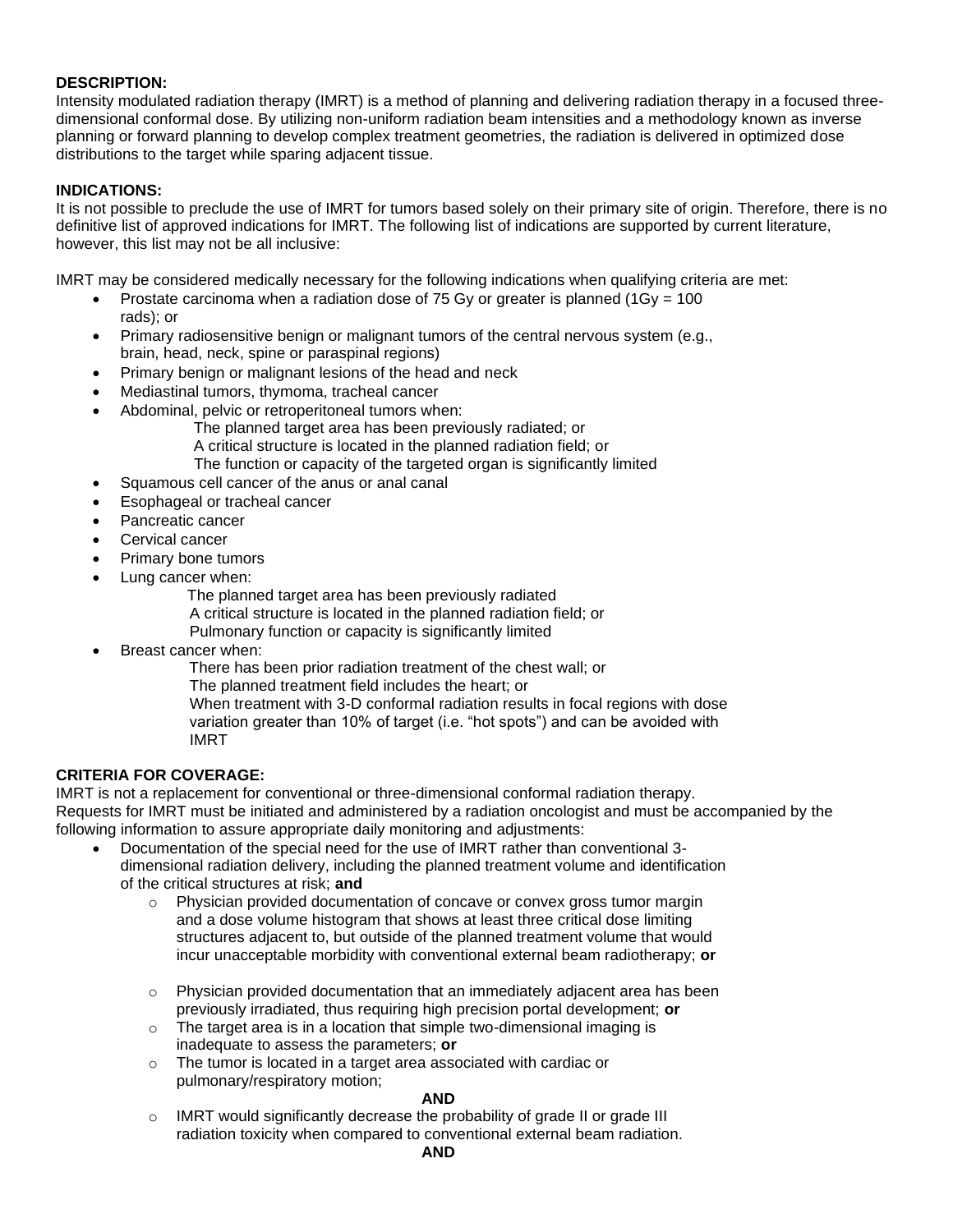• Documentation of the number of steps or arcs (minimum of 5), the number of ports or en fields (minimum of 5), and an inverse or forward plan that meets the prescribed dose constraints.

# **EXCLUSIONS:**

IMRT for the treatment of prostate cancer with planned doses less than 75 Gy is not considered to be medically necessary and therefore **NOT COVERED.** Clinical outcomes with IMRT have not been shown to be superior to other approaches to radiation therapy.

IMRT for the treatment of abdominal or pelvic tumors not meeting the criteria listed is considered to be experimental, investigational or unproven and is **NOT COVERED.**

IMRT for the purpose of whole breast irradiation in the absence of meeting the criteria listed in this policy is considered not medically necessary and therefore **NOT COVERED**. Clinical outcomes with IMRT have not been shown to be superior to other approaches of radiation therapy.

IMRT for the treatment of lung cancer not meeting the criteria listed above is considered not medically necessary and therefore **NOT COVERED**. Clinical outcomes with IMRT have not been shown to be superior to other approaches of radiation therapy.

**Note: A complete description of the process by which a given technology or service is evaluated and determined to be experimental, investigational or unproven is outlined in MP 15 - Experimental Investigational or Unproven Services or Treatment.**

# **CODING ASSOCIATED WITH: IMRT**

*The following codes are included below for informational purposes and may not be all inclusive. Inclusion of a procedure or device code(s) does not constitute or imply coverage nor does it imply or guarantee provider reimbursement. Coverage is determined by the member specific benefit plan document and any applicable laws regarding coverage of specific services. Please note that per Medicare coverage rules, only specific CPT/HCPCS Codes may be covered for the Medicare Business Segment. Please consult the CMS website at www.cms.gov or the local Medicare Administrative Carrier (MAC) for more information on Medicare coverage and coding requirements.*

- 20696 Application of multiplane (pins or wires in more than one plane), unilateral, external fixation with stereotactic, computer-assisted adjustment (eg. Spatial frame), including subsequent alignment(s), assessment(s), and computation(s).
- 20697 Application of multiplane (pins or wires in more than one plane), unilateral, external fixation with stereotactic, computer-assisted adjustment (eg. Spatial frame), including imaging; exchange (i.e. removal and replacement) of strut, each
- 77301 Intensity modulated radiotherapy plan, including dose-volume histograms for target and critical structure partial tolerance specifications
- 77014 Computed tomography guidance for placement of radiation therapy fields
- 77280 Therapeutic radiology simulation-aided field setting, simple
- 77285 intermediate
- 77290 complex
- 77295 3 dimensional
- 77306 Teletherapy isodose plan; simple (1 or 2 unmodified ports directed to a single area of interest), includes basic dosimetry calculation(s)
- 77307 Teletherapy isodose plan; complex (multiple treatment areas, tangential ports, the use of wedges, blocking, rotational beam, or special beam considerations), includes basic dosimetry calculation(s)
- 77321 Special teletherapy port plan, particles, hemibody, total body
- 77331 Special dosimetry
- 77336 Continuing medical physics consultation including assessment of treatment parameters
- 77338 Multi- leaf collimator (mlc) device(s) for intensity modulated radiation therapy (imrt), design and construction per imrt plan
- 77370 Special medical radiation physics consultation
- 77385 Intensity modulated radiation treatment delivery (imrt), includes guidance and tracking, when performed; simple
- 77386 Intensity modulated radiation treatment delivery (imrt), includes guidance and tracking, when performed; complex
- 77387 Guidance for localization of target volume for delivery of radiation treatment delivery, includes intrafraction tracking, when performed
- 77418 Intensity modulated treatment delivery, single or multiple fields/arcs, via narrow spatially and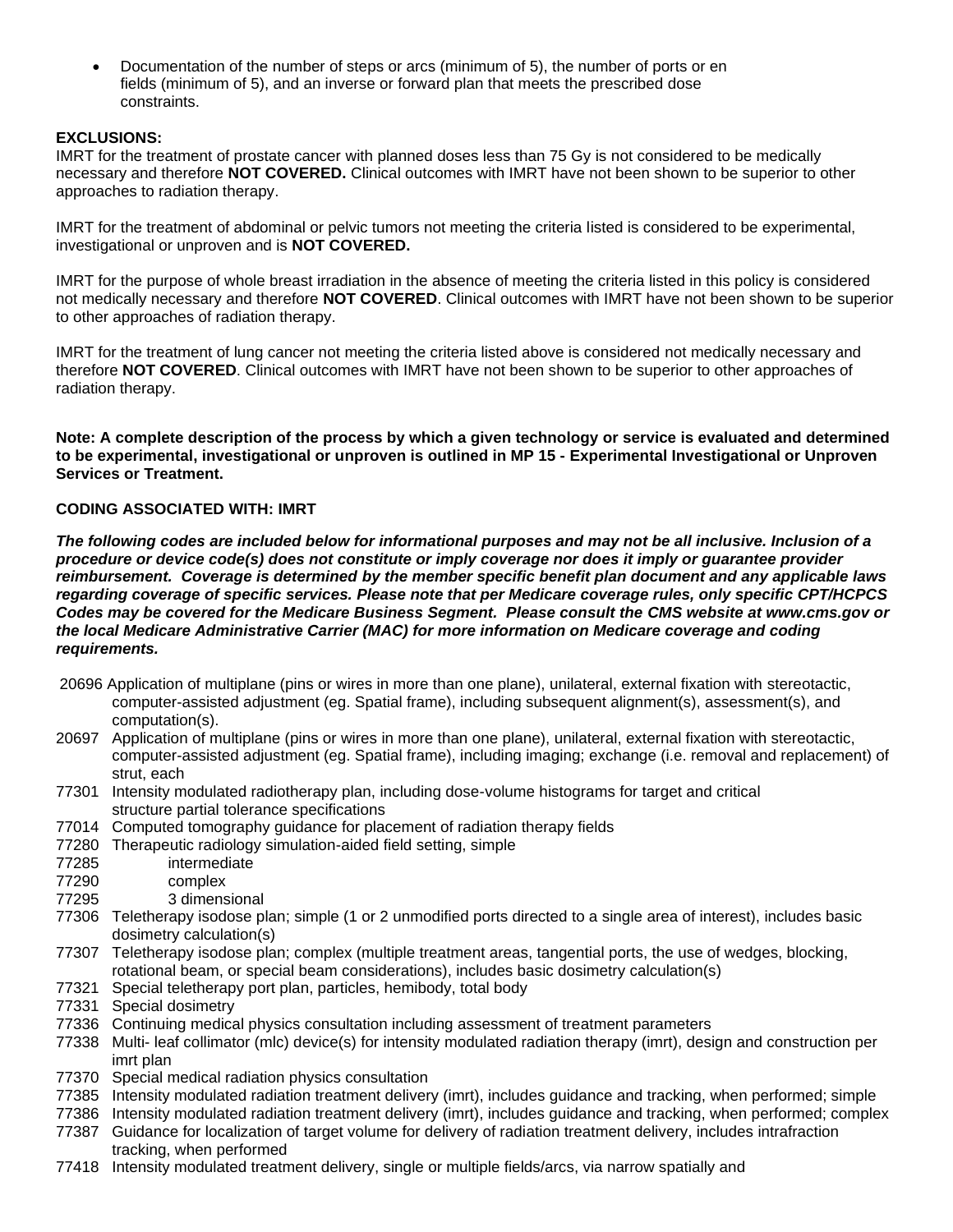temporally modulated beams (eg, binary, dynamic MLC), per treatment session

77338 Multi-leaf collimator (MLC) device(s) for intensity modulated radiation therapy (IMRT) design and construction per IMRT plan.

77293 Respiratory motion management stimulation

- C9728 Placement of interstitial device(s) for radiation therapy/surgery guidance (eg, fiducial markers, dosimeter), other than prostate (any approach), single or multiple
- G6015 Intensity modulated treatment delivery, single or multiple fields/arcs, via narrow spatially and temporally modulated beams, binary, dynamic mic, per treatment session
- G6016 Compensator- based beam modulation treatment delivery of inverse planned treatment using 3 or more high resolution (milled or cast) compensator, convergent beam modulated fields, per treatment session
- G6017 Intra- fraction localization and tracking of target or patient motion during delivery of radiation therapy (eg, 3rd positional tracking, gating, 3d surface tracking), each fraction of treatment

#### ICD10 Codes Supported by Medicare

C00.0 - C00.1,C00.3 - C00.4 ,C00.6 ,C00.8 ,C01 ,C02.0 - C02.8 ,C03.0 - C03.1 ,C04.0 - C04.8 ,C05.0 - C05.8 ,C06.0 - C06.89 ,C07 ,C08.0 - C08.1 ,C09.0 - C09.9 ,C10.0 - C10.8 ,C11.0 - C11.8 ,C12 ,C13.0 - C13.8 ,C14.0 - C14.8 ,C15.3 - C15.8 ,C16.0 - C16.8 ,C17.0 - C17.8 ,C18.0 - C18.8,C19 ,C20 ,C21.0 - C21.8 ,C22.0 - C22.9 ,C23 ,C24.0 - C24.8 ,C25.0 - C25.8 ,C30.0 - C30.1 ,C31.0 - C31.8 ,C32.0 - C32.8 ,C34.00 - C34.92 ,C37 ,C38.0 - C38.8 ,C40.01 - C40.02 ,C40.11 - C40.12 ,C40.21 - C40.22 ,C40.31 - C40.32 ,C40.81 - C40.82 ,C40.91 - C40.92 ,C41.0 - C41.9 ,C43.0 ,C43.11 - C43.12 ,C43.21 - C43.22 ,C43.31 - C43.39 ,C43.51 - C43.52 ,C4A.11 - C4A.12 ,C4A.21 - C4A.22 ,C4A.31 - C4A.39 ,C4A.51 - C4A.52 ,C44.01 - C44.02kC44.112 - C44.119 kC44.122 - C44.129 kC44.192 - C44.199 kC44.212 - C44.219 ,C44.222 C44.229 ,C44.292 - C44.299 ,C44.311 - C44.319 ,C44.321 - C44.329 ,C44.391 - C44.399 ,C44.41 - C44.49 ,C44.510 - C44.511 ,C44.520 - C44.521 ,C44.590 - C44.591 ,C45.0 ,C45.2 ,C47.0 ,C47.11 - C47.12,C47.21 - C47.22 ,C47.3 - C47.5 C47.8 ,C48.0 - C48.8 ,C49.0 ,C49.11 - C49.12 ,C49.21 - C49.22 ,C49.3 - C49.8 ,C50.011 - C50.012 ,C50.021 - C50.022 C50.111 - C50.112 ,C50.121 - C50.122 ,C50.211 - C50.212 ,C50.221 - C50.222 ,C50.311 - C50.312 ,C50.321 - C50.322 C50.411 - C50.412 ,C50.421 - C50.422 ,C50.511 - C50.512 ,C50.521 - C50.522 ,C50.611 - C50.612 ,C50.621 - C50.622 C50.811 - C50.812- ,C50.821 - C50.822 ,C51.0 - C51.9 ,C52 ,C53.0 - C53.8

Current Procedural Terminology (CPT®) © American Medical Association: Chicago, IL**.**

#### **LINE OF BUSINESS:**

**Eligibility and contract specific benefits, limitations and/or exclusions will apply. Coverage statements found in the line of business specific benefit document will supersede this policy. For Medicare, applicable LCD's and NCD's will supercede this policy. For PA Medicaid Business segment, this policy applies as written.**

#### **REFERENCES:**

Urbano MTG, Nutting CM. Clinical use of intensity-modulated radiotherapy: part I. BJR 2004;77:88-96.

Urbano MTG, Nutting CM. Clinical use of intensity-modulated radiotherapy: part II. BJR 2004 ;77:177-182.

James HV, Scrase CD, Poynter AJ. Practical experience with intensity-modulated radiotherapy. BJR 2004;77:3-14.

Sanghani M, Miguano J. Intensity modulated radiation therapy: a review of current practice and future directions. Technology in Cancer Research and Treatment. Oct 2006;5(5):447-450.

Bucci MK, Bevan A, Roach M. Advances in radiation therapy: conventional to 3D, to IMRT, to 4D, and beyond. CA Cancer J Clin 2005;55:117-134.

ECRI, HTAIS Target database, Intensity modulated radiation therapy (overview). April 2006. July 2, 2010. [http://www.target.ecri.org](http://www.target.ecri.org/)

American College of Radiology, ACR Practice Guideline for Intensity-Modulated Radiation Therapy (IMRT). Eff. 1/1/03. Revised 2014

- Webb S. The physical basis of IMRT and inverse planning. BJR 2003;76:678-689.

Williams PC. IMRT: delivery techniques and quality assurance. BJR 2003:76:766-776.

Yu C, Shepard D, Earl M, et. al. New developments in intensity modulated radiation therapy. Technology in Cancer Research and Treatment. Oct 2006;5(5):451-464.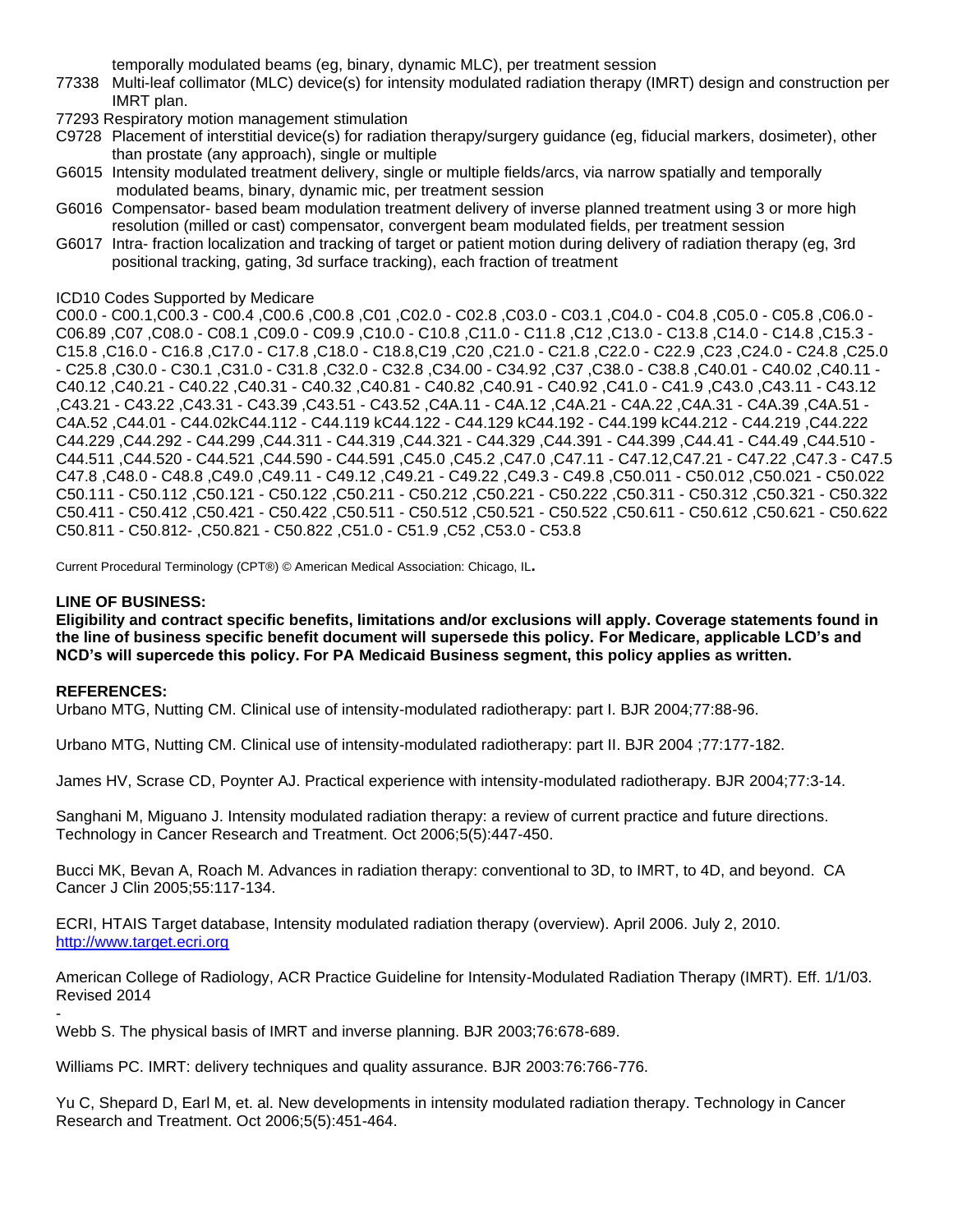Hall EJ, Wuu CS. Radiation induced second cancers: the impact of #D-CRT and IMRT. Int J radiation Oncology Biol. Phys., 2003;56(1):83-88.

Teh BS, Woo SY, Butler EB. Intensity modulated radiation therapy (IMRT): a new promising technology in radiation oncology. The Oncologist 1999; 4:433-442.

Chang SX, Cullip TJ, Deschesne KM, et. al. Compensators: an alternative IMRT delivery technique. J Applied Clin Med Phys. 2004 (5):3:15-36.

Hall EJ, Wuu CS. Radiation-induced second cancers: The impact of 3D-CRT and IMRT. Int. J Radiation Oncology Biol. Phys. 2003;56(1):83-88.

National Comprehensive Cancer Network (NCCN) Clinical Practice Guidelines in Oncology™. Rectal Cancer v2.2021

National Comprehensive Cancer Network (NCCN). Clinical Practice Guidelines in Oncology. Anal cancer. v2.2021

National Comprehensive Cancer Network. (NCCN) Clinical Practice Guidelines in Oncology™. Non-Small Cell Lung Cancer v1.2022

National Comprehensive Cancer Network (NCCN). Clinical Practice Guidelines in Oncology. Bone cancer.v2.2022

National Comprehensive Cancer Network (NCCN). Clinical Practice Guidelines in Oncology. Esophageal and esophagogastric junction cancers.v1.2022

National Comprehensive Cancer Network (NCCN). Clinical Practice Guidelines in Oncology. Pancreatic adenocarcinoma. V2.2021

National Comprehensive Cancer Network. (NCCN). Clinical Practice Guidelines in Oncology. Cervical Cancer. v1.2022

National Comprehensive Cancer Network. (NCCN). Clinical Practice Guidelines in Oncology. Uterine Neoplasms. V1.2022

National Comprehensive Cancer Network. (NCCN). Clinical Practice Guidelines in Oncology. Ovarian Cancer/Fallopian Tube Cancer/Primary Peritoneal Cancer . v3.2021

#### **Prostate Cancer**

Zelefsky MJ, Chan H, Hunt M, Yamada Y Shippy AM, Amois H. Long-term outcome of high dose intensity modulated radiation therapy for patients with clinically localized prostate cancer. J Urol 2006 Oct;176(4 pt 1):1415-1419.

Zelefsky MJ, Fuks Z, Hunt M, et. al. High dose radiation delivered by intensity modulated conformal radiotherapy improves the outcome of localized prostate cancer. J Urol Sept 2001;166(3):876-881.

Zelefsky MJ, Fuks Z, Hunt M, et. al. High-dose intensity modulated radiation therapy for prostate cancer: early toxicity and biochemical outcome in 772 patients. Int J Radioaqt Oncol Biol Phys Aug 2002:53(5):1111-1116.

Hayes Inc Online. Hayes Directory. Conformal and Intensity Modulated Radiation Therapy for Prostate Cancer. Nov 30, 2006, Nov 11, 2010 [http://www.Hayesinc.com](http://www.hayesinc.com/) Archived Dec 2011

Up to Date. External beam radiation therapy for localized prostate cancer. Aug 30, 2006.

National Comprehensive Cancer Network (NCCN). Clinical Practice Guidelines in Oncology. Prostate Cancer.v2.2022

Ren W, Sun C, Lu N, et al. Dosimetric comparison of intensity-modulated radiotherapy and volumetric-modulated arc radiotherapy in patients with prostate cancer: A meta-analysis. J Appl Clin Med Phys. 2016;17(6):6464

Yu T, Zhang Q, Zheng T, et al. The effectiveness of intensity modulated radiation therapy versus three-dimensional radiation therapy in prostate cancer: A meta-analysis of the literatures. PLoS One. 2016;11(5):e0154499.

# **CNS/Head&Neck Cancer:**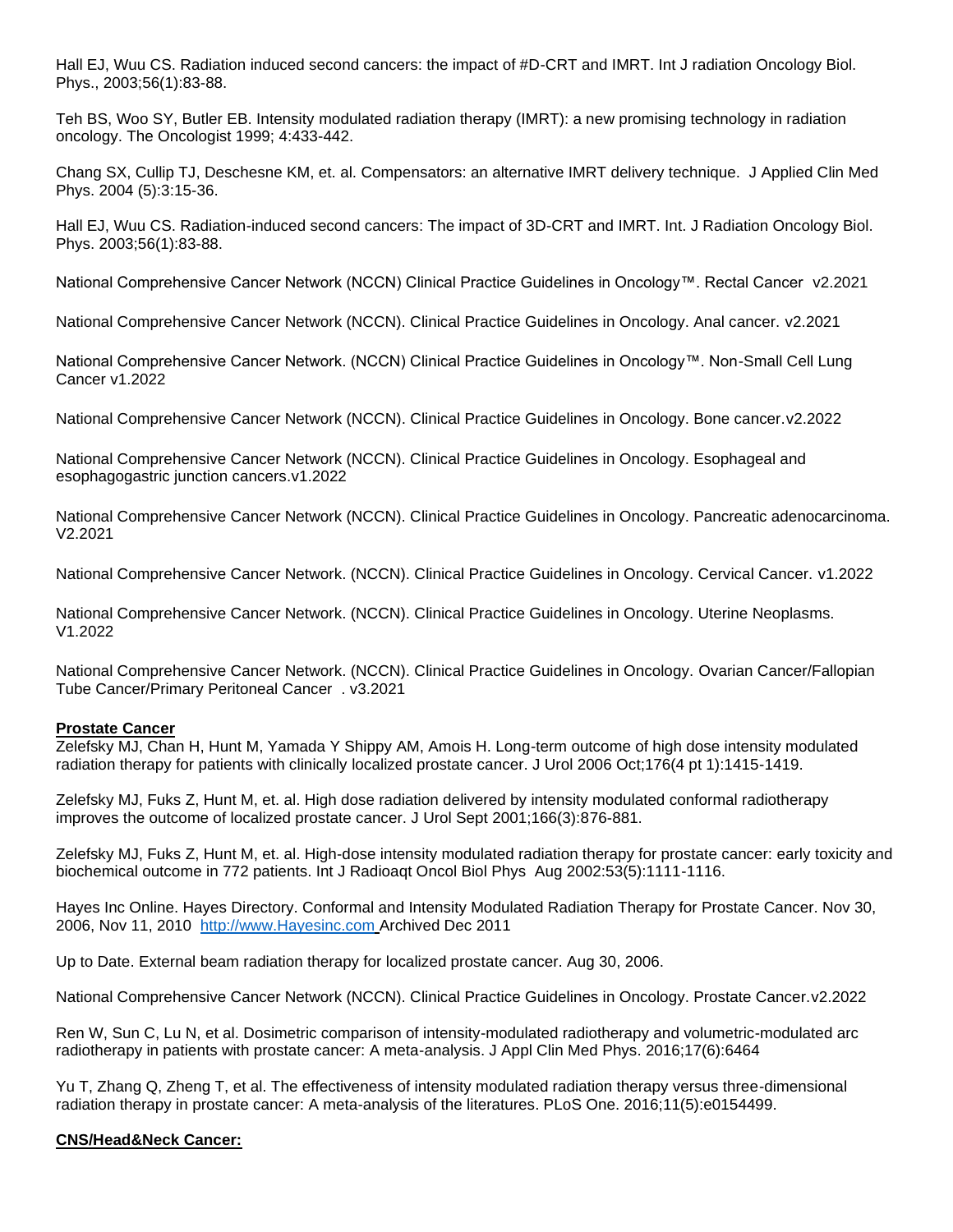#### [http://www.ta.ecri.org](http://www.ta.ecri.org/)

Pirzkall A, Debus J, Haering P, et. al. Intensity modulated radiotherapy (IMRT) for recurrent, residual, or untreated skull base meningiomas: preliminary clinical experience. Int J Radiation Oncology Biol. Phys. Feb 2003;55(2):362-372.

Ammirata M, Bernardo A, Ramsinghani N et. al. Stereotactic radiotherapy of central nervous system and head and neck lesions, using a conformal intensity modulated radiation system. Skull base 2001;11(2):109-119.

Claus F, De gersem W, De Wagter C, et. al. An implementation strategy for IMRT of ethmoid sinus cancer with bilateral sparing of the optic pathways. Int J Radiation Oncology Biol. Phys. Oct 2001;51(2):318-331.

Combs SE, Thilmann C, Debus J, Schultz-Ertner D. Precision radiotherapy for hemangiopericytomas of the central nervous system. Cancer Oct. 2005;104(11):2457-2465.

Narayana A, Yamada J, Hunt M, Shah P, Gutin P, Leibel A. Intensity modulated radiotherapy in high grade gliomas: Clinical and dosimetric results. J Clin Oncol. 2004;22(14S):1532.

Yao M, Dornfeld KJ, Buatti JM, Skwarchuk M, et. al. Intensity modulated radiation treatment for head and neck squamous cell carcinoma – the University of Iowa experience. Int J Radiation Oncology Biol. Phys. Oct. 2005;63(2):410-421.

Dogan N, Leybovich LB, King S, Sethi A, Emami B. Improvement of treatment plans developed with intensity modulated radiation therapy for concave-shaped head and neck tumors. Radiology April 2002;223(1):57-64.

Nutting CM, Convery DJ, Cosgrove VP, et. al. Improvements in target coverage and reduced spinal cord irradiation using intensity modulated radiotherapy (IMRT) in patients with carcinoma of the thyroid gland. Radiother. Oncol. Aug 2001;60(2):173-180.

Nutting CM, Rowbottom CG, Cosgrove VP, et. al. Optimization of radiotherapy for carcinoma of the parotid gland: a comparison of conventional, three-dimensional conformal, and intensity-modulated techniques. Radiother. Oncol. Aug 2001;60(2):163-172.

Lee N, Puri DR, Blanco AI, Chao KS. Intensity modulated radiation therapy in head and neck cancers. Head Neck Dec. 2005.

Daly ME, Lieskovsky Y, Pawlicki T, et. al. Evaluation of patterns of failure and subjective salivary function in patients treated with intensity modulated radiotherapy for head and neck squamous cell carcinoma. Head Neck Nov. 2006.

Breen SL, Kehagioglou P, Usher C, Plowman PN. A comparison of conventional, conformal and intensity modulated coplanar radiotherapy plans for posterior fossa treatment. British Journal of Radiology 2004;77:768-774.

National Comprehensive Cancer Network (NCCN). Clinical Practice Guidelines in Oncology. Central nervous system cancers.v2.2021

National Comprehensive Cancer Network (NCCN). Clinical Practice Guidelines in Oncology. Head and neck cancers. v1.2022

National Comprehensive Cancer Network. NCCN Clinical Practice Guidelines in Oncology (NCCN Guidelines): Thyroid Carcinoma, Version 3.2021

Freese C, Takiar V, Fouladi M, et al. Radiation and subsequent reirradiation outcomes in the treatment of diffuse intrinsic pontine glioma and a systematic review of the reirradiation literature. Pract Radiat Oncol. 2017;7(2):86-92.

Beadle BM, Liao KP, Giordano SH, et al. Reduced feeding tube duration with intensity-modulated radiation therapy for head and neck cancer: A surveillance, epidemiology, and end results-Medicare analysis. Cancer. 2017;123(2):283-293.

Gupta T, Kannan S, Ghosh-Laskar S, Agarwal JP. Systematic review and meta-analyses of intensity-modulated radiation therapy versus conventional two-dimensional and/or or three-dimensional radiotherapy in curative-intent management of head and neck squamous cell carcinoma. PLoS One. 2018;13(7):e0200137.

#### **Breast Cancer:**

Geisinger Technology Assessment Committee, IMRT, Jan. 10, 2007